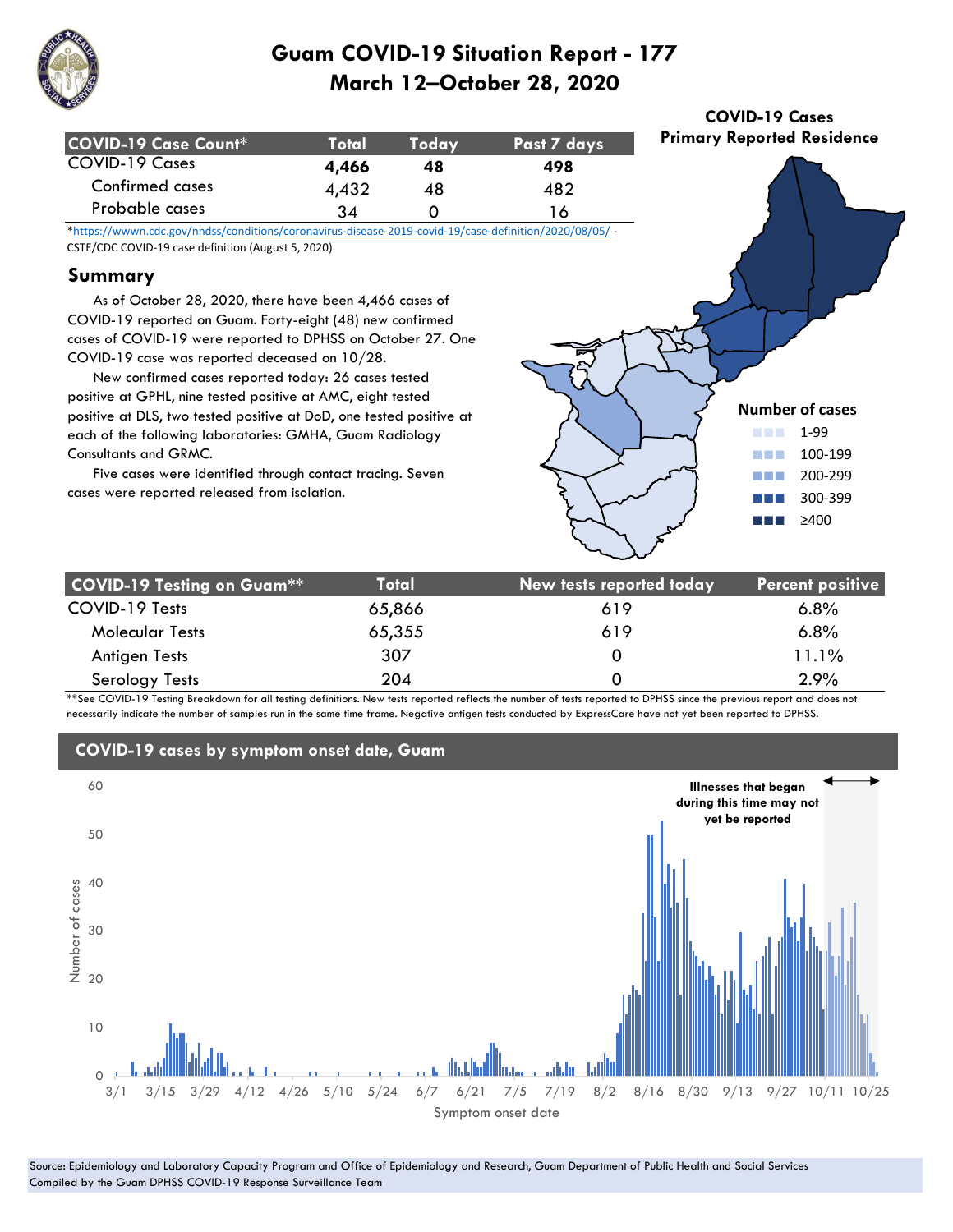

| <b>Case Breakdown</b>        |                |                  |       |                                   |       |
|------------------------------|----------------|------------------|-------|-----------------------------------|-------|
| <b>Status</b>                |                | Sex              |       | <b>Current isolation location</b> |       |
| COVID-19 deaths              | 76             | Female           | 2,094 | Hospital                          | 86    |
| Cases in active isolationt   | 1,772          | Male             | 2,372 | Home                              | 1,421 |
| Cases not in isolation $\S$  | 2,618          | <b>Age Group</b> |       | Isolation facility                | 226   |
| Civilian                     | 4,164          | $0 - 9$          | 285   | Military                          | 39    |
| Military service member      | 302            | 10-19            | 481   | Epi-Link to COVID-19 case**       |       |
| Travel History <sup>11</sup> | 186            | $20 - 29$        | 1,038 | Household contact                 | 1,247 |
| US                           | 156            | 30-39            | 829   | <b>Community contact</b>          | 788   |
| Dubai                        | $\overline{2}$ | $40 - 49$        | 657   | Workplace contact                 | 394   |
| Japan                        |                | 50-59            | 628   | Healthcare contact                | 66    |
| Mexico                       |                | 60-69            | 372   | <b>Residence</b>                  |       |
| Philippines                  | 28             | 70-79            | 130   | North                             | 2,434 |
| Singapore                    |                | 80-89            | 36    | Central                           | 1,205 |
| Identified in quarantine     | 157            | $90+$            | 10    | South                             | 555   |

*Note: Data for recent cases are preliminary and are updated based on findings from case investigations. Residence under investigation for 204 cases.*

#### **COVID-19 cases by age group and sex**



# **Kisolation location**  *Military service member* 302 *10-19* 481 **Epi-Link to COVID-19 case\*\*** 186 *20-29* 1,038 *Household contact* 1,247  *US* 156 *30-39* 829 *Community contact* 788  *Dubai* 2 *40-49* 657 *Workplace contact* 394 *Homeless* 4 *Non-resident* 64

† Cases that test positive for COVID-19 through follow-up molecular testing return to active isolation.

§ Cases not in isolation indicates the number of COVID-19 cases that are no longer in active isolation based on criteria outlined on page 4. Generally, the criteria assess time since COVID-19 symptom resolution and the date of their most recent positive diagnostic test to qualify for release from isolation.

¶ In the 14 days before symptom onset. Some cases traveled to more than one country. \*\* Some cases have more than one link to other COVID-19 cases.

#### **Number of cases in active isolation, cases not in isolation, and COVID-19 deaths, Guam**

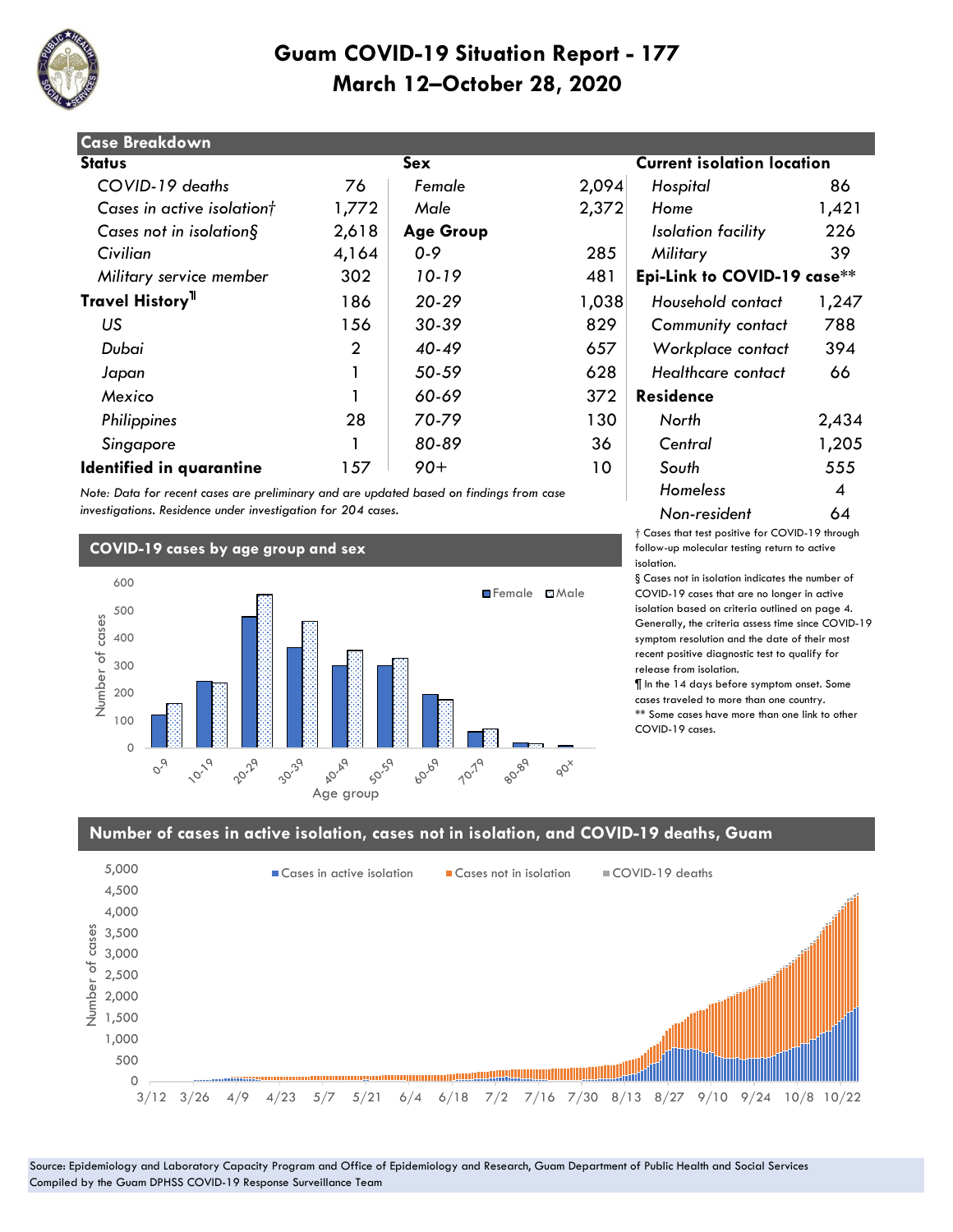

| <b>COVID-19 TESTING BREAKDOWN</b>       |              |                         |                  |                      |
|-----------------------------------------|--------------|-------------------------|------------------|----------------------|
| <b>MOLECULAR TESTS</b>                  | <b>TOTAL</b> | <b>TOTAL POSITIVES*</b> | <b>NEW TESTS</b> | <b>NEW POSITIVES</b> |
| <b>Guam Public Health Laboratory</b>    | 34,617       | 2,319                   | 333              | 26                   |
| <b>Diagnostic Laboratory Services</b>   | 9,227        | 706                     | 79               | 8                    |
| <b>Department of Defense</b>            | 8,359        | 537                     | 34               |                      |
| <b>Guam Memorial Hospital Authority</b> | 6,026        | 326                     | 36               |                      |
| <b>Guam Regional Medical City</b>       | 4,232        | 238                     | 69               |                      |
| <b>Private Clinics**</b>                | 2,877        | 304                     | 68               | 10                   |
| <b>Guam National Guard Laboratory</b>   | 17           | Ο                       |                  |                      |
| <b>SEROLOGY TESTS</b>                   | <b>TOTAL</b> | <b>TOTAL POSITIVES</b>  | <b>NEW TESTS</b> | <b>NEW POSITIVES</b> |
| <b>Diagnostic Laboratory Services</b>   | 196          | 6                       |                  |                      |
| <b>Department of Defense</b>            | 8            | O                       |                  |                      |
| <b>ANTIGEN TESTS</b>                    | <b>TOTAL</b> | <b>TOTAL POSITIVES</b>  | <b>NEW TESTS</b> | <b>NEW POSITIVES</b> |
| <b>Private Clinics***</b>               | 307          | 34                      |                  |                      |

Total tests is defined as the number of tests with conclusive results not including follow-up testing for known COVID-19 cases. New tests reported today is defined as the total tests reported to DPHSS since the last Situation Report. Percent positive is defined as number of people with a positive test result, out of all people with COVID-19 testing. Total positives is defined as the number of people with a positive test result.

\*Two additional confirmed cases tested positive through molecular testing at an out-of-state laboratory.

\*\*Clinics included: American Medical Center, Guam Medical Care, Guam Radiology Consultants, and One Love Pediatrics.

\*\*\*Clinics included: ExpressCare, IHP Medical Group and Guam Medical Care.

## **COVID-19 testing by day of test, Guam**



| LUNIALI INVESIIUAIIUNS                   | IUIAL  | 10/27/20 |
|------------------------------------------|--------|----------|
| Contacts identified by DPHSS             | 10,556 | 73       |
| <b>Contacts notified by DPHSS</b>        | 4.841  | 59       |
| Contacts tested by DPHSS                 | 3,641  | 14       |
| Cases identified through contact tracing | 1,412  | б.       |

*Note: Data for recent cases are preliminary and are updated based on findings from case investigations.*

Source: Epidemiology and Laboratory Capacity Program and Office of Epidemiology and Research, Guam Department of Public Health and Social Services Compiled by the Guam DPHSS COVID-19 Response Surveillance Team